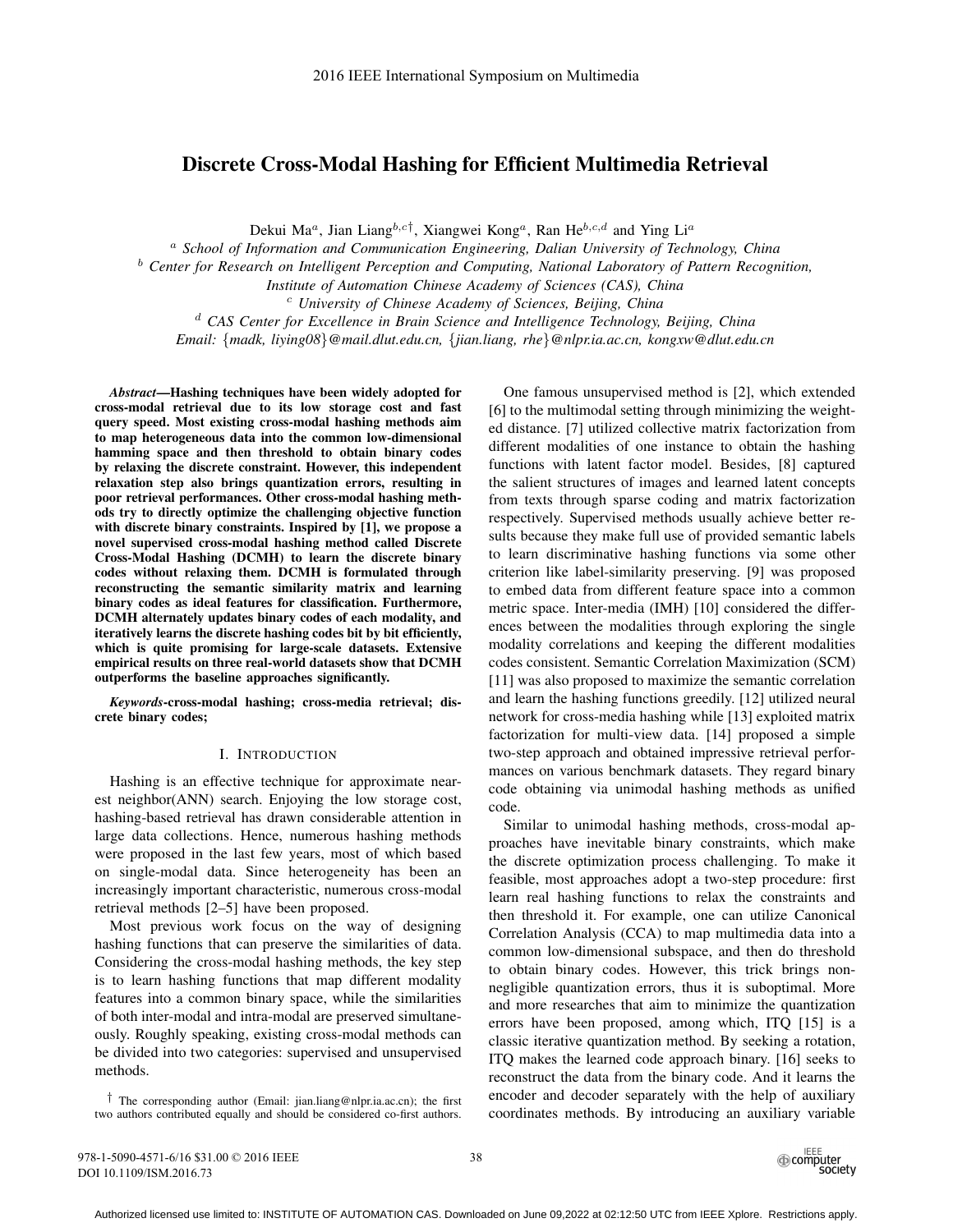[1] reformulated the objective function and obtained discrete solution via cyclic coordinate descent. [17] is one of the pioneers that focus on binary quantization errors for crossmodal hashing. It seeks binary quantizers for each modality alternately through solving the problem of binary quantization and subspace learning simultaneously.

Inspired by the approaches above, we extend unimodal hashing method [1] to develop a discrete hashing method for cross-modal retrieval named *Discrete Cross-Modal Hashing* (DCMH). DCMH employs an iterative optimization method to learn hashing functions without relaxing the discrete constraints. We formulate the objective function through reconstructing the semantic inter-similarity matrix, and regarding the learned binary codes as an ideal features for intra-modal classification. To simplify the optimization, DCMH adopts linear regression to form both hashing functions and classification matrix. Regarding the NP-hard binary optimization problem, we use the *discrete cyclic coordinate descent* method proposed in [1]. Generally, the overall objective function mainly consists of two intra-modal hashing functions and one inter-similarity reconstructing term, and the intra-modal hashing function primarily relies on binary features classification error criterion. In details, DCMH alternately updates binary codes for each modality, which is efficiently solved. Here we summarize the main contributions as follows:

- By simultaneously preserving the similarity of interand intra- modality, we make full use of provided semantic labels (i.e., one in inter-modality and one in intra-modality).
- We optimize the formulation in an efficient discrete method, which minimizes the quantization efficiently.
- Extensive experiments on three datasets demonstrate that the proposed DCMH can significantly outperform the existing cross-modal hashing approaches.

### II. PROPOSED METHOD

In this section, we explain the proposed method and show the associated optimization process in details.

### *A. Problem Definition*

For simplicity, we assume that there are only two modalities, and it can be easily extended to more modalities.

Assume  $X = \{x_i\}_{i=1}^n, x_i = \{x_i^1, x_i^2\}$  is the *n* data points of two different modalities, where  $x_i^1 \in R^m$  is a *m*dimensional image feature, and  $x_i^2 \in R^d$  is a *d*-dimensional text feature. Given the code length *k*, our goal is to learn a pair of hashing function matrixes *W*1, *W*<sup>2</sup> that map the original feature to binary code  $h_i \in \{-1, 1\}^k$  for  $x_i$ . Such learned hashing codes can well preserve their semantic similarities. We denote a matrix  $Y \in \{0,1\}^{c \times n}$  to store the label,  $y_i \in R^c$  denotes the *i*-th label vector, where *c* is the class number of the dataset.

### *B. Inter-Modality Similarity Preservation*

Since we focus on cross-modal retrieval, the learned hashing codes should preserve the semantic similarity across different modalities. More specifically, we reconstruct the similarity affinity matrix *S* by the learned cross-modal hashing codes  $H_1$  and  $H_2$ . Here, *S* is directly generated from *Y*, and  $s_{i,j} = 1$  indicates that *i*-th and *j*-th objects belong to the same class, and otherwise  $s_{i,j} = -1$ . Hence, the basic object function about binary code is

$$
\min \|H_1^T H_2 - cS\|_F^2, \tag{1}
$$

where  $H_1, H_2 \in \{-1, +1\}^{k \times n}$  are the learned hashing codes matrix, and *c* is a constant equaling to binary code length. Here,  $H_1$  and  $H_2$  are mapped from original features through hashing functions  $f_1(x)$  and  $f_2(x)$ . There are many different kinds of functions to define  $f(x)$ , we adopt the most simple one, which is defined as  $f(x) = sgn(P^{T}x)$ where *sgn*(·) is the sign function and  $P_1 \in R^{m \times k}$ ,  $P_2 \in$  $R^{d \times k}$  are the projection matrices.

# *C. Intra-Modality Similarity Preservation*

Similarity preservation indicates that similar objects should be mapped to similar codes in the Hamming space. In addition to the similarity preservation between modalities, we also aim to preserve the similarity within single-modality, which is the main problem of unimodal hashing method.

To leverage semantic labels in this step, we optimize the learned binary codes as a classification task. In another word, we consider the learned hashing codes can be well classified and the semantic label is ground truth.

Given the binary codes  $h_i$ , we consider only one modality and the objection function of classification can be written as:

$$
\min_{W,H} \sum_{i=1}^{n} L(y_i, W^T h_i) + \lambda ||W||_F^2
$$
\n
$$
s.t. h_i = f(x_i) = sgn(P^T x_i),
$$
\n(2)

where  $L(\cdot)$  is the loss function of classification,  $\lambda$  is the regularization parameter, and  $y_i$  is the ground truth of  $i$ -th object. We can select any appropriate loss function for Eq.2. Here the  $l_2$  loss function is chosen due to its simplicity. By introducing matrix expression, the problem can be rewritten as:

$$
\min_{H,W,P} \left\| Y - W^T H \right\|^2 + \eta \left\| H - P^T X \right\|^2 + \lambda (\left\| W \right\|^2 + \left\| P \right\|^2)
$$
  
s.t.  $H \in \{-1, 1\}^{k \times n}$ . (3)

#### *D. Overall Formulation and Optimization*

Combining the inter- and intra- modality similarity preservation terms in Eq.1 and Eq.3 together, the overall objective function of DCMH is: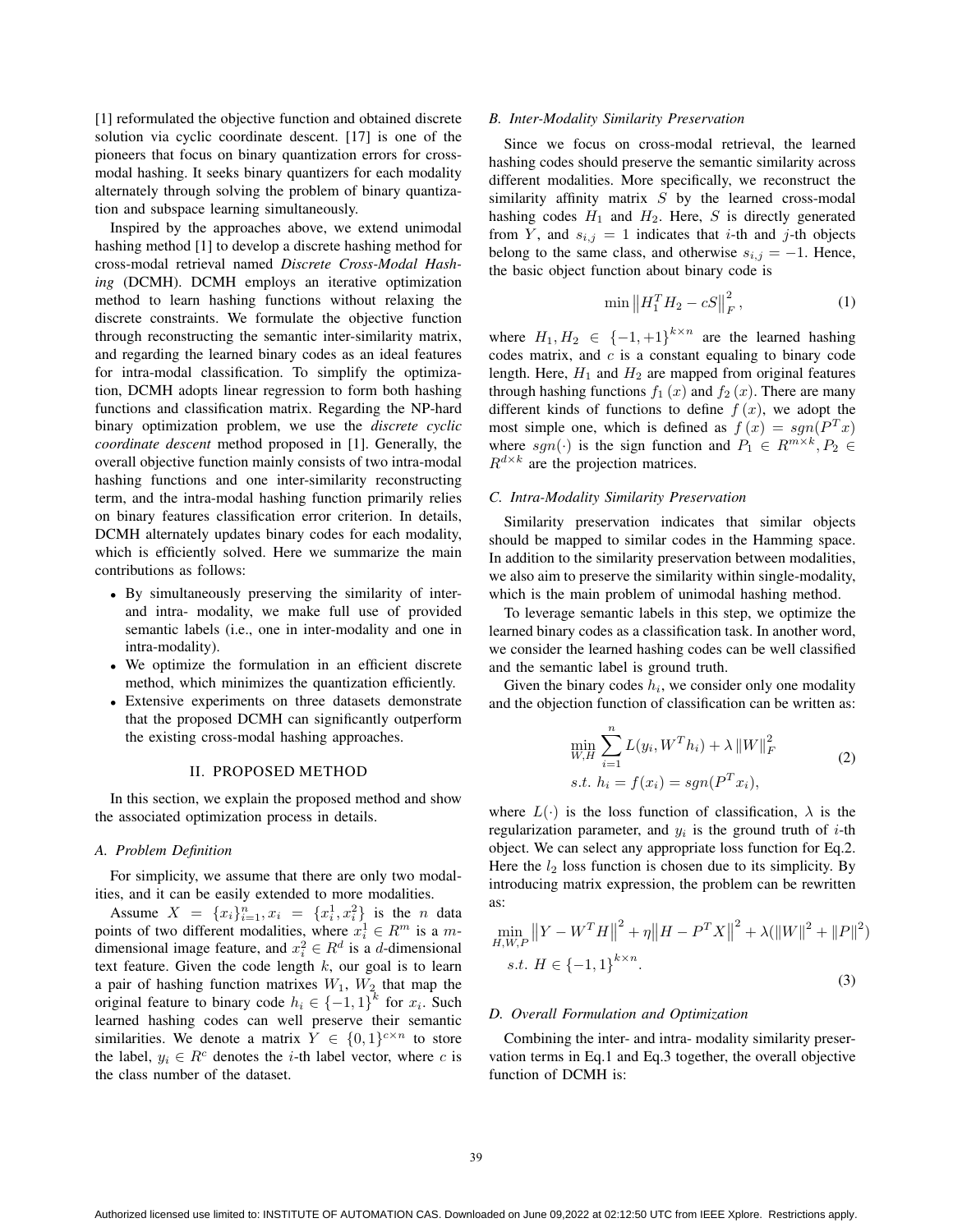$$
\min_{\mathbb{H}, \mathbb{W}, \mathbb{P}} G = \sum_{i=1,2} ||Y - W_i^T H_i||^2 + \eta ||H_i - P_i^T X_i||^2
$$
  
+  $\lambda R(W_i, P_i) + \gamma ||H_1^T H_2 - cS||^2$  (4)  
s.t.  $H_i \in \{-1, 1\}^{k \times n}$ .

Here  $\eta$ ,  $\lambda$  and  $\gamma$  are tradeoff parameters, and we define  $R(\cdot) = ||\cdot||_F^2$  as regularization term to avoid overfitting.

Besides, nonlinear embedding beforehand can boost the performances of linear methods and it is scalable for highdimensional data matrices. Hence, we adopt a simple yet effective non-linear technique [18, 19] as follows:

$$
F(x) = sgn(P^T\phi(x)),
$$
\n(5)

where

$$
\phi(x) = \left[\exp\left(\left\|x-z_1\right\|^2/\sigma\right), \cdots, \exp\left(\left\|x-z_l\right\|^2/\sigma\right)\right].
$$
\n(6)

Here  $\{z_j\}_{j=1}^l$  are the randomly selected *l* landmark points,  $\sigma$  is the kernel width. Then *X* in Eq. 4 is replaced by  $\phi(X)$ .

**P-Step** Fix *H* and *W*, let  $\frac{\partial G}{\partial P_i} = 0$ , then we can obtain:

$$
P_i = \left(\phi(X_i)\phi(X_i)^T + \lambda I\right)^{-1}\phi(X_i)H_i^T,\tag{7}
$$

where *I* is a diagonal matrix. This step is about least-square linear regression.

**W-Step** Fix *H* and *P*, let  $\frac{\partial G}{\partial W_i} = 0$ , then obtain:

$$
W_i = \left(H_i H_i^T + \lambda I\right)^{-1} H_i Y^T \tag{8}
$$

The same as Eq.7, we can get a closed-form solution by regression.

H-Step Fix *W* and *P*, Eq.4 can be rewritten as:

$$
G(H_i) = \|Y - W_i^T H_i\|^2 + \eta \|H_i - P_i^T \phi(X_i)\|^2
$$
  
+  $\gamma \|H_1^T H_2 - cS\|^2$   
s.t.  $H_i \in \{-1, 1\}^{k \times n}$  (9)

Due to the discrete constraints, solving *H* is a NP-hard problem. Most existing methods relaxed this constraint while some try to optimize it by introducing sigmoid function. In this paper we attempt to learn the binary hashing codes taking along with the discrete constraints. One naive approach is enumeration which is uncomputable. However, we can solve it through parallel processing. To illustrate it, we expand Eq.9 as,

$$
G(H_1) = ||W_1H_1||^2 - 2Tr(H_1^T W_1 Y) + cons + \eta (cons - 2Tr(H_1^T P_1^T \phi(X_1))) + \gamma (cons - 2cTr(H_1^T H_2)) s.t. H_1 \in \{-1, 1\}^{k \times n},
$$
 (10)

Algorithm 1 Discrete Cross-Modal Hashing (DCMH) **Input:** Data matrices  $X^{(t)}$ ,  $t = 1, 2$ , semantic label matrix *Y* and hash code length *k*. **Output:** Hash projection matrices  $P_i$ ,  $i = 1, 2$ . Procedure: 1. Randomly select *l* objects to get the nonlinear embedding data  $\phi(X)$  via the RBF kernel function. 2. Initialize *H* as  ${-1, 1}^{k \times n}$  randomly; 3.Repeat: 1. Obtain  $P_1$  and  $P_2$  via Eq.7; 2. Obtain  $W_1$  and  $W_2$  via Eq.8; 3. Iteratively solve  $B_1$  and  $B_2$  via Eq.11 with

Until converge or reach maximum iterations.

the help of DCC;

it can be rewritten as:

$$
\min_{H_1} \|W_1 H_1\|^2 - 2Tr(H_1^T(W_1 Y + \eta P_1^T \phi(X_1)) + \gamma c H_2))
$$
  
s.t.  $H_1 \in \{-1, 1\}^{k \times n}$ . (11)

Here we take a measure that  $h^i$  is updated while the remains are fixed, where  $h^{i}$  denotes the *i*-th column of *H*. Actually, it is the *discrete cyclic coordinate descent (DCC)* method proposed in [1]. We adopt DCC to optimize Eq.11 with iterating  $5 \sim 10$  times each column.

### *E. Computational Complexity Analysis*

DCMH adopts a iterative optimization, P-Step and W-Step are classical linear regression solutions, which occupy  $O(nl^2k)$  and  $O(nd^2k)$ . **H-Step** occupies  $O(tk^2n + tk^2c)$ each iteration, where *t* is the number of the internal iteration. The overall computational complexity is  $O(T(nk^2))$ , where *T* is the number of the external iterations. In testing phase, the complexity of generating hashing codes is constant with *O* (*mk*) for an image query and *O* (*dk*) for a text query. Generally, DCMH have a linear complexity to *n* and is flexible for large-scale datasets.

### *F. Convergence Analysis*

To seek an optimal solution,  $P$ ,  $W$  and  $B$  are alternately learned for several iterations. The objective function in Equation (4) is minimized in each step and we show the convergence analysis of DCMH as follows:

$$
G\left(P^{(t)}, W^{(t)}, B^{(t)}\right) \ge G\left(P^{(t+1)}, W^{(t)}, B^{(t)}\right) \ge G\left(P^{(t+1)}, W^{(t+1)}, B^{(t+1)}\right)
$$
\n
$$
G\left(P^{(t+1)}, W^{(t+1)}, B^{(t)}\right) \ge G\left(P^{(t+1)}, W^{(t+1)}, B^{(t+1)}\right)
$$
\n
$$
(12)
$$

where  $P^{(t)}$ ,  $W^{(t)}$ ,  $B^{(t)}$  are matrices in the *t*-th iteration. In summary, the whole procedure of the proposed method DCMH is shown in Algorithm 1.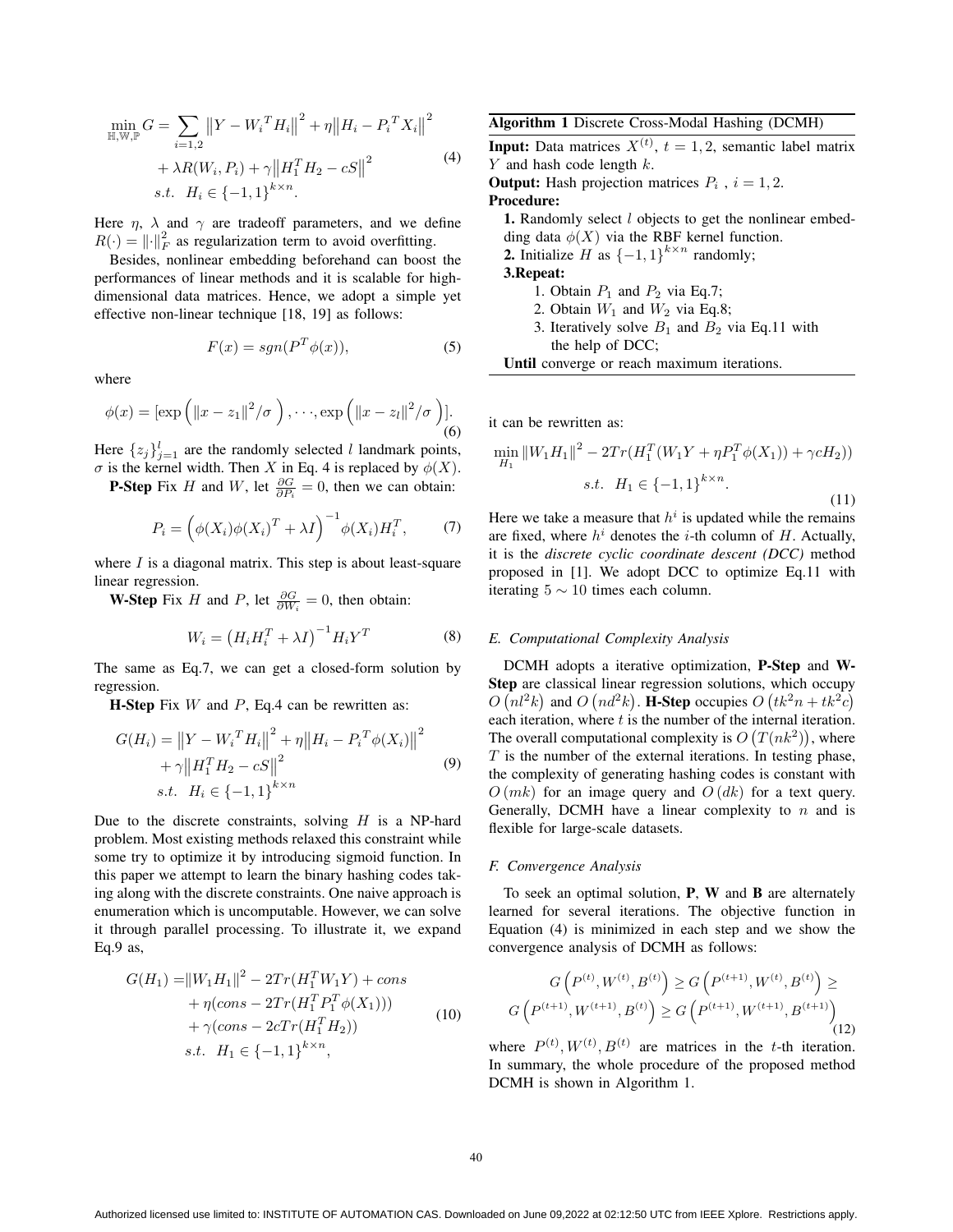# III. EXPERIMENTS

We compare our DCMH with baseline methods on three different dataset: Wiki, Labelme and VOC. The experiment results illustrated that DCMH can significantly outperform the baseline methods.

# *A. Datasets and Setting*

The Wiki [20] dataset consists of 2,866 (2,173 training and 693 test) text-image documents which were collected from 'Wikipedia' and labeled by one of 10 semantic categories. Each image is detailed with 128-dimensional SIFT feature vector, while the text is depicted with 10 dimensional LDA topic features. The Wiki++ shares the same setting as the Wiki dataset, except for the 4,096 dimensional CNN features for images extracted by Caffe<sup>1</sup> and 5,000-dimensional feature vectors for texts extracted by using the Bag-of-Words representation with the TF-IDF weighting scheme.

The LabelMe [21] outdoor dataset consists of 2,686 fully annotated outdoor images from 8 scene categories. For the text modality, we generate the object account vector via the LabelMe<sup>2</sup> toolbox. We randomly split the dataset into training/testing set as 3:1. The image and text features are 512-dimensional Gist features and 470-dimensional word frequency features, respectively.

The VOC+ [22] dataset includes 2,808 training and 2,841 testing data. The images are associated with only single label as the way in [23]. Here, we also extract the 4,096-dimensional CNN features instead of original 512 dimensional Gist features for image representation.

### *B. Experiment Setting*

Baseline Methods: CMMSH[9], IMH[10] and SCM[11]. All the source codes are available publicly, and all the parameters set as consistent with their paper presented. Note that, we carry IMH as a supervised way by training all instances. All the results are averaged over 4 runs, to eliminate the influence of random initialization. All our experiments are run on a workstation with a 2.60GHZ Intel Xeon E5-2650 CPU and 32.0GB RAM.

Evaluation Scheme: We adopt the mean average precision (MAP) which is widely used for retrieval task to measure the performance of all methods. In this paper, we take a test-test In addition, we also plot precision-recall curves to further study the overall retrieval performance. For our DCMH, the parameter *l* is fixed as 500 for each dataset.

### *C. Experimental Results and Discussion*

We compared DCMH with other baseline methods on the Wiki, Wiki++, VOC+ and LabelMe datasets. The MAP values are presented in Table I with the hashing bits in the

1http://caffe.berkeleyvision.org/.



Figure 1. Precision-recall curves with 32 bits code length for text query. (best viewed in colors)

range of {16*,* 24*,* 32*,* 64}. Obviously, DCMH significantly outperforms other methods in all datasets about both text query task and image query task. For example, the values of DCMH increase over 12% and 13% on average compered with SCM on LableMe for image query and text query, respectively. Compared with the second best method (e.g., SCM) on Wiki++ dataset, the maximum gains of DCMH reach 29.7% for image query and 25.9% for text query with 32bits.

Due to its dramatic performance, deep feature has been increasingly popular. Especially on VOC+, all of the approaches achieve perfect performances, DCMH attains nearly 100% MAP value with 64bits. Compared with Wiki, Wiki++ allow all the methods a better result. Note that our DCMH increases 50.9% for image query and 69.4% for text query with 24bits, while SCM increases 32.4% and 51.0% accordingly. This illustrates that DCMH preferably utilizes deep feature.

From Figure 1 and Figure 2, we can draw the conclusion that our proposed DCMH performs best for both text query and image query at all datasets. The advantage of DCMH can be distinctly seen via precision-recall curves. DCMH is close to SCM in Figure 1.(a) in Wiki dataset while the gap between them are widen in Wiki++ dataset.

| datasets     | Wiki | Wiki++   | $VOC+$ | Labelme |
|--------------|------|----------|--------|---------|
| IMH          | 9.05 | 10.78    | 19.94  | 11.68   |
| <b>CMMSH</b> | 0.69 | 13.42    | 44.70  | 7.66    |
| <b>SCM</b>   | 0.20 | 862.72   | 798.67 | 67.88   |
| <b>DCMH</b>  | 3.59 | 4.42     | 5.19   | 2.26    |
|              |      | Table II |        |         |

| TRAINING TIME (IN SECONDS) ON THREE DATASETS. |  |  |
|-----------------------------------------------|--|--|
|-----------------------------------------------|--|--|

To evaluate the simplicity of time complexity, we al-

<sup>2</sup>http://labelme.csail.mit.edu/Release3.0/browserTools/php/.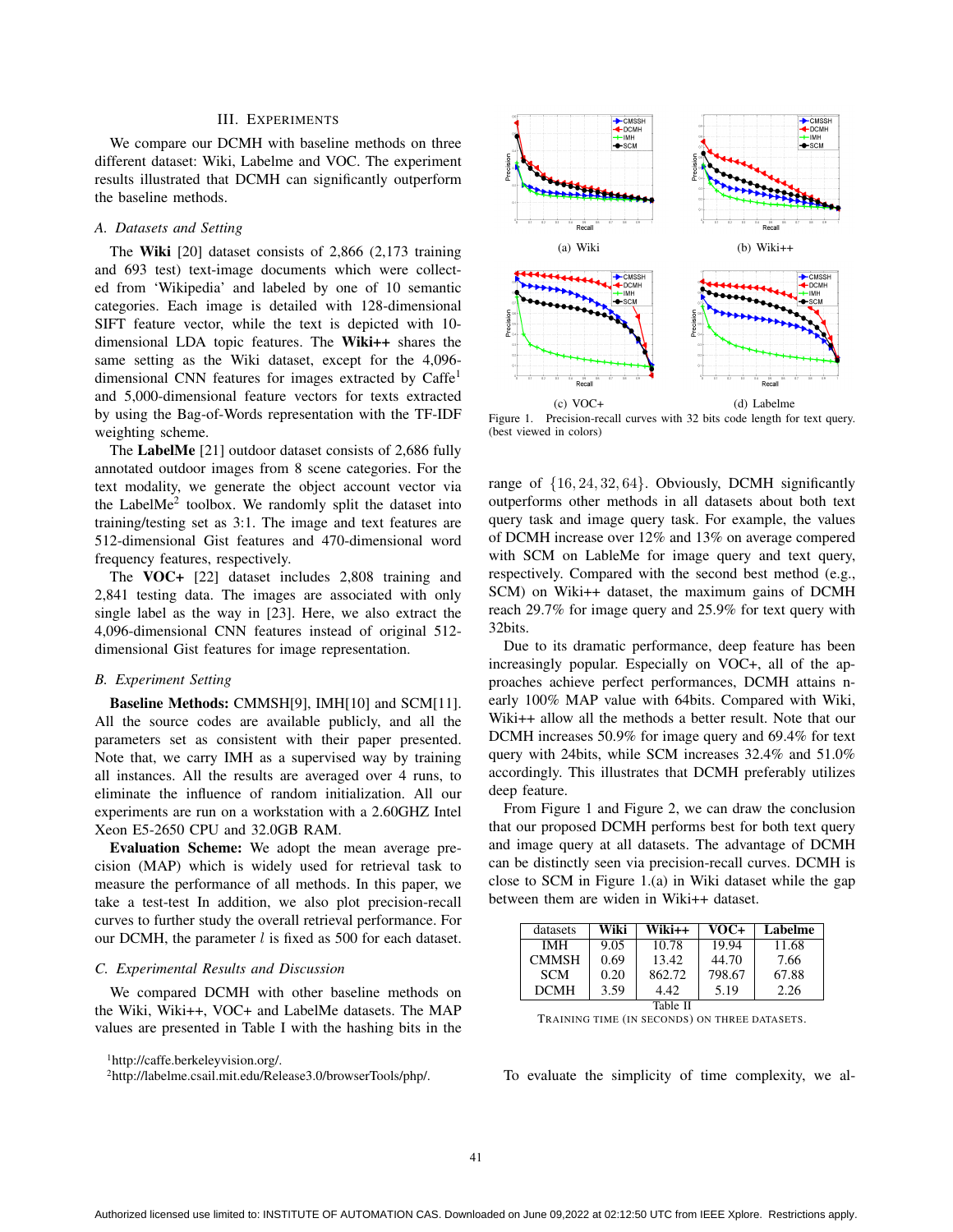| Image query  | Wiki               |       |       | Wiki++ |       |       | VOC+   |       |       |       | Labelme |       |       |       |       |       |
|--------------|--------------------|-------|-------|--------|-------|-------|--------|-------|-------|-------|---------|-------|-------|-------|-------|-------|
| # of bits    | 16                 | 24    | 32    | 64     | 16    | 24    | 32     | 64    | 16    | 24    | 32      | 64    | 16    | 24    | 32    | 64    |
| <b>CMMSH</b> | 28.29              | 22.56 | 20.20 | 22.40  | 36.25 | 33.79 | 34.21  | 29.35 | 82.58 | 86.15 | 86.79   | 85.68 | 56.63 | 59.06 | 62.03 | 60.53 |
| <b>IMH</b>   | 23.99              | 23.55 | 23.33 | 21.43  | 33.19 | 33.13 | 32.49  | 30.88 | 64.03 | 62.99 | 61.29   | 58.70 | 46.14 | 43.01 | 40.41 | 35.57 |
| <b>SCM</b>   | 34.28              | 35.24 | 34.57 | 36.23  | 42.26 | 46.66 | 46.66  | 48.59 | 83.68 | 88.91 | 90.42   | 91.74 | 67.10 | 68.56 | 70.48 | 72.53 |
| <b>DCMH</b>  | 36.81              | 38.71 | 41.49 | 43.44  | 53.39 | 58.43 | 60.52  | 61.16 | 90.89 | 97.13 | 98.94   | 99.11 | 76.00 | 78.36 | 78.88 | 79.66 |
|              | Wiki<br>Text query |       |       | Wiki++ |       |       | $VOC+$ |       |       |       | Labelme |       |       |       |       |       |
|              |                    |       |       |        |       |       |        |       |       |       |         |       |       |       |       |       |
| # of bits    | 16                 | 24    | 32    | 64     | 16    | 24    | 32     | 64    | 16    | 24    | 32      | 64    | 16    | 24    | 32    | 64    |
| <b>CMMSH</b> | 24.03              | 25.72 | 21.36 | 23.63  | 41.67 | 34.59 | 36.21  | 31.98 | 83.64 | 85.20 | 86.48   | 86.37 | 56.85 | 61.64 | 60.71 | 60.35 |
| <b>IMH</b>   | 24.36              | 22.91 | 21.62 | 20.40  | 33.40 | 33.87 | 32.99  | 31.37 | 54.95 | 49.89 | 43.79   | 34.98 | 48.64 | 44.81 | 42.09 | 35.90 |
| <b>SCM</b>   | 31.37              | 32.24 | 32.41 | 33.67  | 45.75 | 48.67 | 47.86  | 51.95 | 74.48 | 76.55 | 75.61   | 75.36 | 74.56 | 75.11 | 76.79 | 80.28 |
| <b>DCMH</b>  | 37.88              | 34.24 | 36.22 | 36.72  | 55.48 | 58.01 | 60.27  | 61.25 | 87.58 | 93.24 | 95.83   | 96.43 | 85.57 | 87.31 | 86.10 | 88.03 |

MAP@50 RESULTS ON THREE DATASETS FOR DIFFERENT TASKS. THE BEST VALUE IS SHOWN IN BOLDFACE.



Figure 2. Precision-recall curves with 32 bits code length for image query. (best viewed in colors)

so compare the training time with baselines in Table II. Generally, all the methods cost relatively less time at the low-dimensional datasets. SCM always achieves the second performance, while the training time significantly increased at high-dimensional data. By contrast, DCMH has a strong ability to adapt to high-dimensional data.

# IV. CONCLUSIONS

In this paper, we proposed a supervised discrete approach named DCMH for cross-modal hashing, which focused on obtaining the binary codes with a discrete approach in crossmedia search. To leverage the semantic labels, this method explored similarity preservation terms based on classification criterion, and introduced a inter-similarity reconstruction term. We further depict a efficient and effective solution for DCMH. Extensive experimental results illustrated the huge advantages of our DCMH over other existing cross-modal hashing methods.

# ACKNOWLEDGMENTS

This work was supported in part by National Natural Science Foundation of China (Grant No. 61502073,61473289), the Open Projects Program of National Laboratory of Pattern Recognition (No. 201407349), and the Strategic Priority Research Program of the Chinese Academy of Sciences (Grant No. XDB02070000).

### **REFERENCES**

- [1] F. Shen, C. Shen, W. Liu, and H. Tao Shen, "Supervised discrete hashing," in *Proceedings of the IEEE Conference on Computer Vision and Pattern Recognition*. IEEE, 2015, pp. 37–45.
- [2] S. Kumar and R. Udupa, "Learning hash functions for cross-view similarity search," in *Proceedings of the 22nd international joint conference on Artificial Intelligence*. AAAI, 2011, pp. 1360–1365.
- [3] J. Liang, D. Cao, R. He, Z. Sun, and T. Tan, "Principal affinity based cross-modal retrieval," in *2015 3rd I-APR Asian Conference on Pattern Recognition (ACPR)*. IEEE, 2015, pp. 126–130.
- [4] J. Liang, R. He, Z. Sun, and T. Tan, "Group-invariant cross-modal subspace learning," in *Proceedings of the 25th International Joint Conference on Artificial Intelligence*. AAAI, 2016, pp. 1739–1745.
- [5] J. Liang, Z. Li, D. Cao, R. He, and J. Wang, "Selfpaced cross-modal subspace matching," in *Proceedings of the 39th International ACM SIGIR conference on Research and Development in Information Retrieval*. ACM, 2016, pp. 569–578.
- [6] Y. Weiss, A. Torralba, and R. Fergus, "Spectral hashing," in *Advances in neural information processing systems*. Curran Associates, Inc., 2009, pp. 1753– 1760.
- [7] G. Ding, Y. Guo, and J. Zhou, "Collective matrix factorization hashing for multimodal data," in *Proceedings of the IEEE Conference on Computer Vision and Pattern Recognition*. IEEE, 2014, pp. 2075–2082.
- [8] J. Zhou, G. Ding, and Y. Guo, "Latent semantic sparse hashing for cross-modal similarity search," in *Proceedings of the 25th International Joint Conference on Artificial Intelligence.* AAAI, 2014, pp. 415–424.
- [9] M. M. Bronstein, A. M. Bronstein, F. Michel, and N. Paragios, "Data fusion through cross-modality metric learning using similarity-sensitive hashing," in